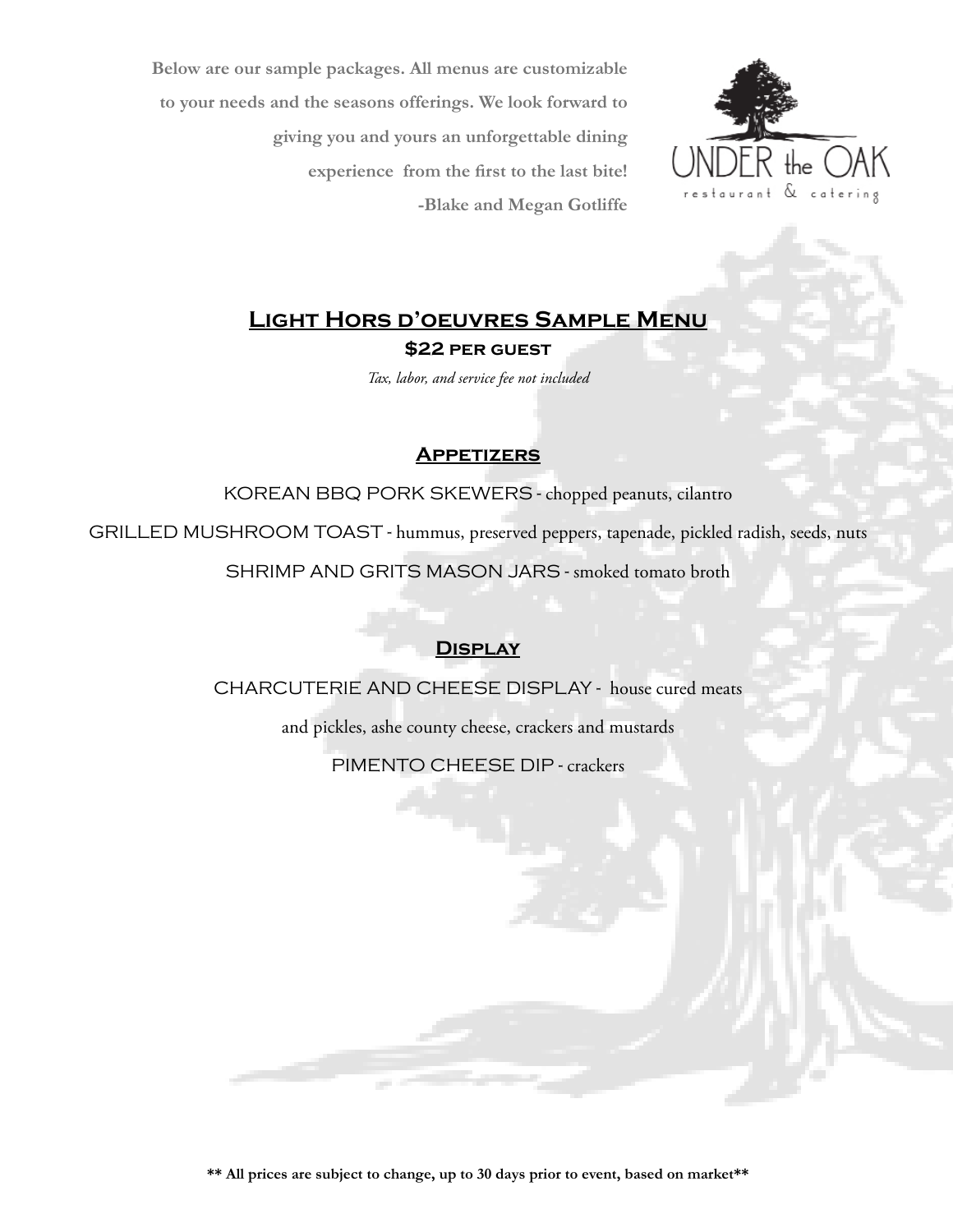**Heavy Hors D'oeuvres Sample Menu**

**\$38 per guest** 

*Tax, labor, and service fee not included*

### **Appetizers**

FRESH RICOTTA BRUSCHETTA - giardiniera, georgia olive oil HAM AND JAM BISCUIT - smoked ham, seasonal jam, mustard, bacon, goat cheese KOREAN BBQ PORK SKEWERS - chopped peanuts, cilantro DEVILED EGGS - pickles, crispy chicken skin CHICKEN AND WAFFLES - hot honey

### **Display**

CHARCUTERIE AND CHEESE DISPLAY - house cured meats and pickles, local cheese, crackers and mustards BUTTER BEAN HUMMUS - seasonal crudité PIMENTO CHEESE DIP - crackers

### **Petite Dessert Display**

APPLE PIE PARFAIT - gluten free crumble, whipped cream CHOCOLATE BROWNIES CHEESECAKE BITES

**\*\* All prices are subject to change, up to 30 days prior to event, based on market\*\***

**Buffet Sample Menu 1**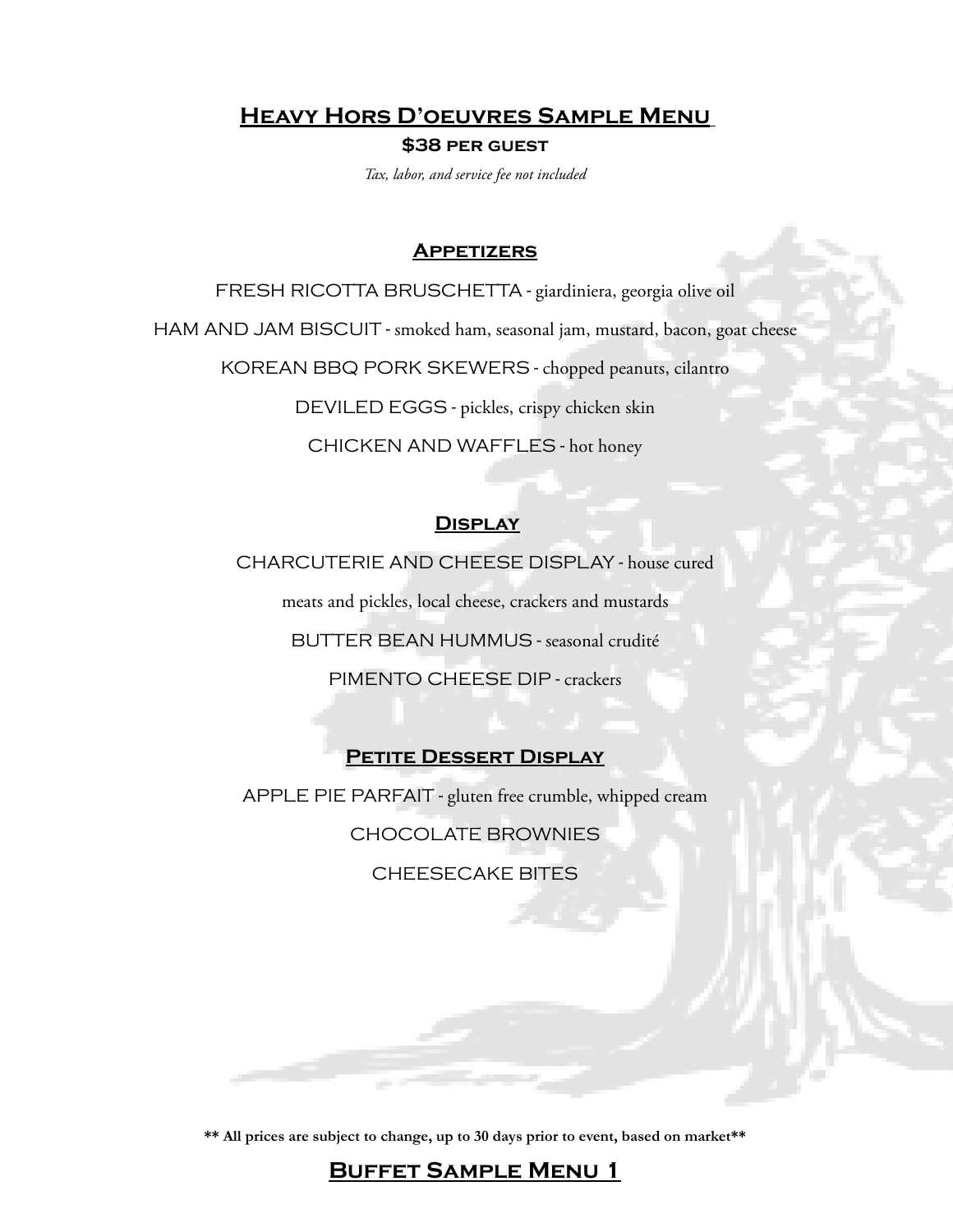#### **\$21 per guest**

*Tax, labor, and service fee not included*

### **Entree**

MIXED GREEN SALAD - carrots, radishes, pickled beets, brown butter pecans, cider vinaigrette GARLIC MASHED POTATOES - confit garlic, local cream and butter GRILLED SUMMER SQUASH - charred peppers, basil, olive oil SEARED JOYCE FARMS CHICKEN - garlic and herb jus

## **Buffet Sample Menu 2**

**\$25 per guest** *Tax, labor, and service fee not included*

### **Entree**

SPRING SALAD - strawberries, pickled onions, smoked pecans, feta, honey vinaigrette CREAMED CAULIFLOWER - roasted cauliflower, local cream, romano cheese, lemon thyme GARLIC MASHED POTATOES - confit garlic, local cream and butter ROASTED FIRST HAND FOODS PORK LOIN - bacon and bourbon jus PAN ROASTED JOYCE FARMS CHICKEN - lemon caper sauce

**\*\* All prices are subject to change, up to 30 days prior to event, based on market\*\***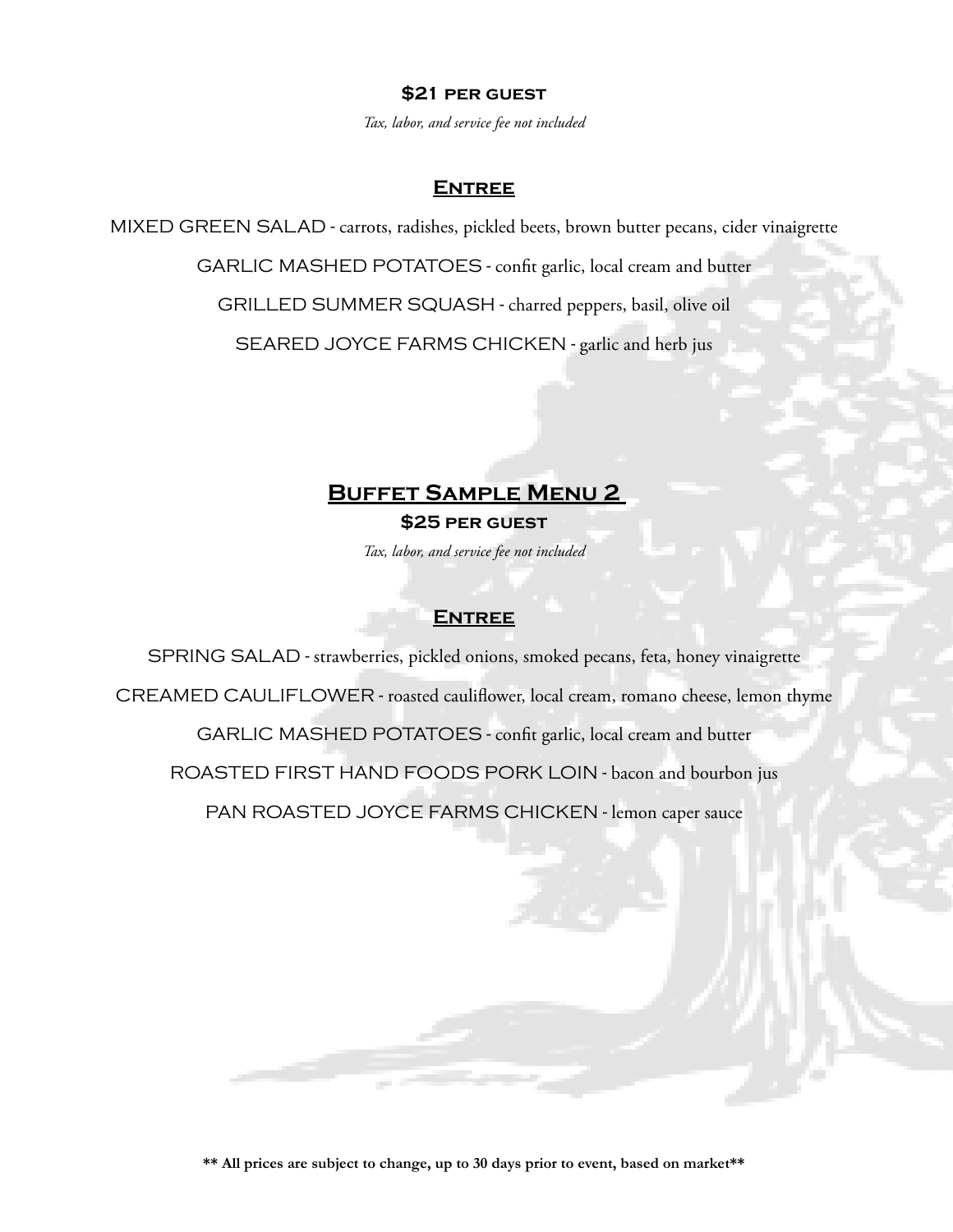**Buffet Sample Menu 3** 

**\$35 per guest**

*Tax, labor, and service fee not included*

#### **Appetizers**

HAM AND JAM BISCUIT - smoked ham, seasonal jam, mustard, bacon, goat cheese DEVILED EGGS - pickles, crispy chicken skin, herbs

### **Entree**

APPLE SALAD - spicy greens, smoked pecans, feta, radish, honey vinaigrette GLAZED CARROTS - roasted carrots with brown sugar and sherry vinegar GARLIC MASHED POTATOES - confit garlic, local cream and butter BRAISED BEEF SHORTRIBS - red wine and rosemary demi-glace MEDITERRANEAN CHICKEN - sundried tomatoes,

artichoke hearts, lemon caper sauce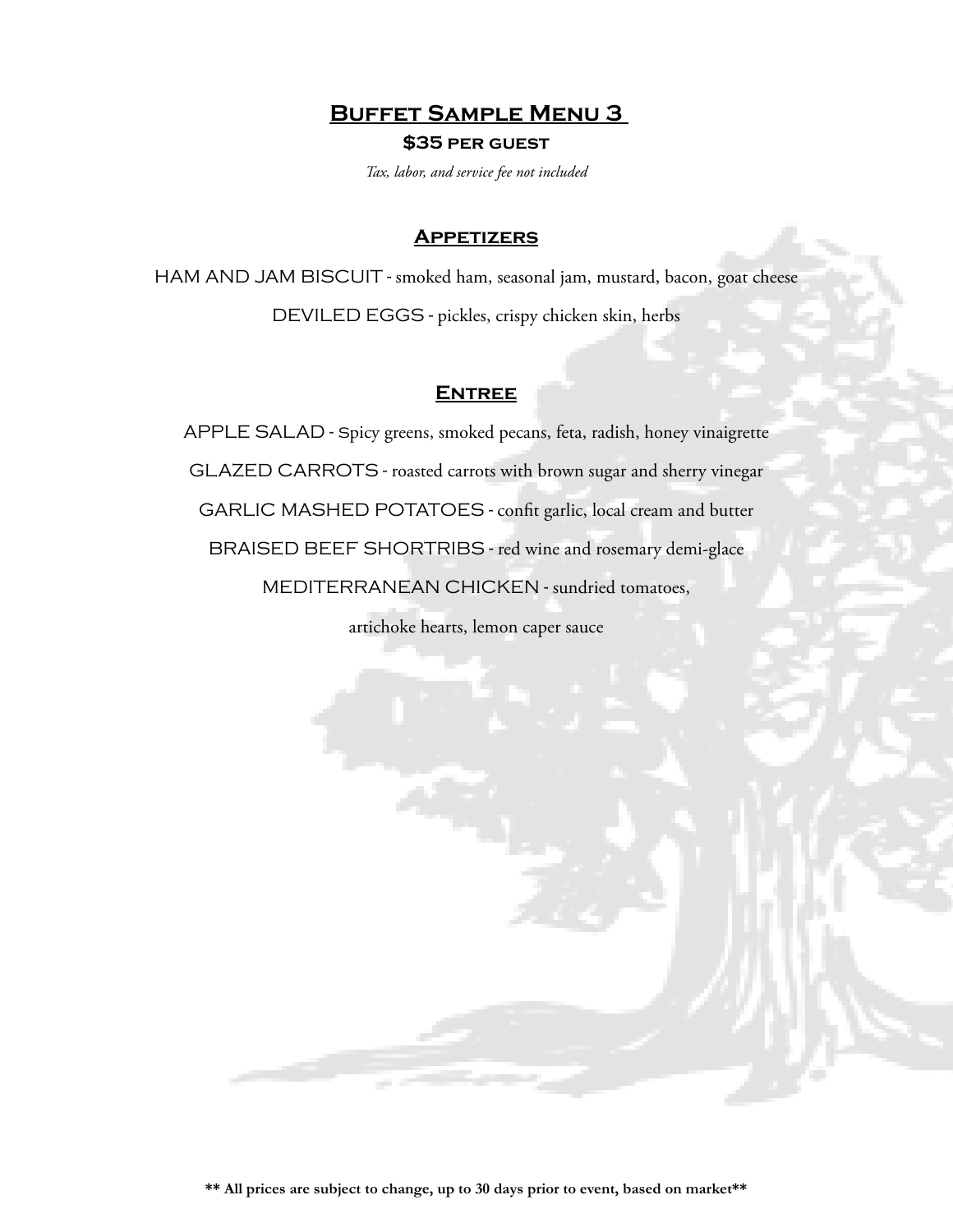**Buffet Sample Menu 4** 

#### **\$42 per guest**

*Tax, labor, and service fee not included*

### **Display**

CHARCUTERIE AND CHEESE DISPLAY - house cured

meats and pickles, ashe county cheese, crackers, mustards

### **Appetizers**

SUMMER TOAST - smoked tomato, butter bean hummus, charred peppers, basil, popcorn MINI CRAB CAKES - red pepper and pickled green tomato remoulade

## **Entrée**

BUTTER LETTUCE SALAD - cheddar, cherry tomatoes, herb buttermilk dressing GRILLED SUMMER SQUASH - charred peppers, basil, olive oil GARLIC MASHED POTATOES - confit garlic, local cream and butter PORK OSSO BUCCO - red wine braised pork shoulder with carrot, celery, onion, tomato, herbs GRILLED CHICKEN - chimichurri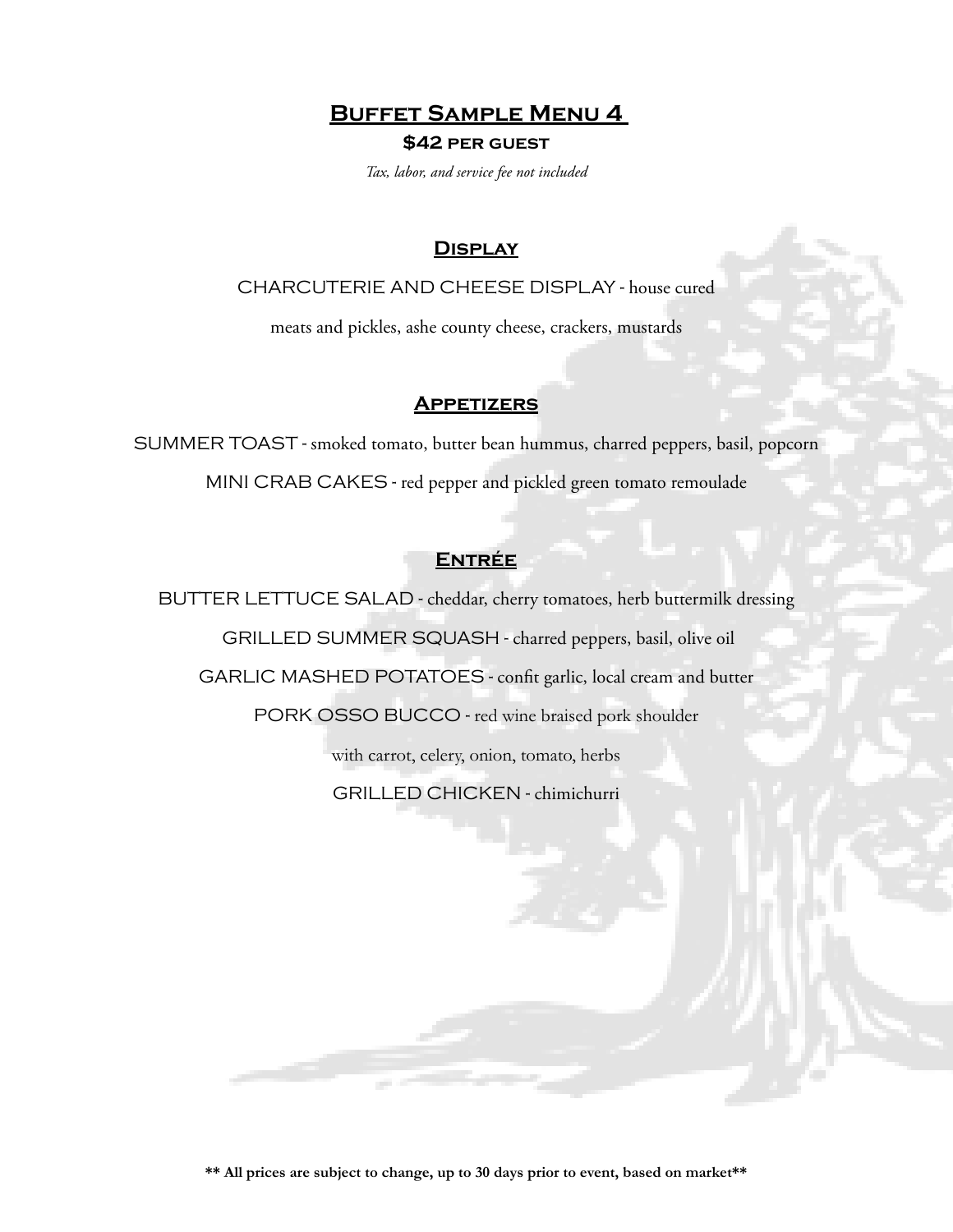**Buffet Sample Menu 5** 

#### **\$48 per guest**

*Tax, labor, and service fee not included*

### **Display**

CHIPOTLE CHICKEN DIP - tortilla chips BUTTER BEAN HUMMUS - seasonal crudité

### **Appetizers**

MUSHROOM ARANCINI - marinara, romano cheese MINI CRAB CAKES - red pepper and pickled green tomato remoulade CHICKEN AND WAFFLES - hot honey

## **ENTRÉE** (plated salad)

MIXED GREEN SALAD - carrots, radishes, pickled beets, brown butter pecans, cider vinaigrette

MAPLE SWEET POTATO MASH - brown butter, lemon

BRUSSELS SPROUTS - bacon, apples

BUTTERNUT SQUASH GRITS - oyster mushrooms, kale

PAN ROASTED CHICKEN - garlic and herb jus

ROASTED FIRST HAND FOODS PORK LOIN - sage and mustard sauce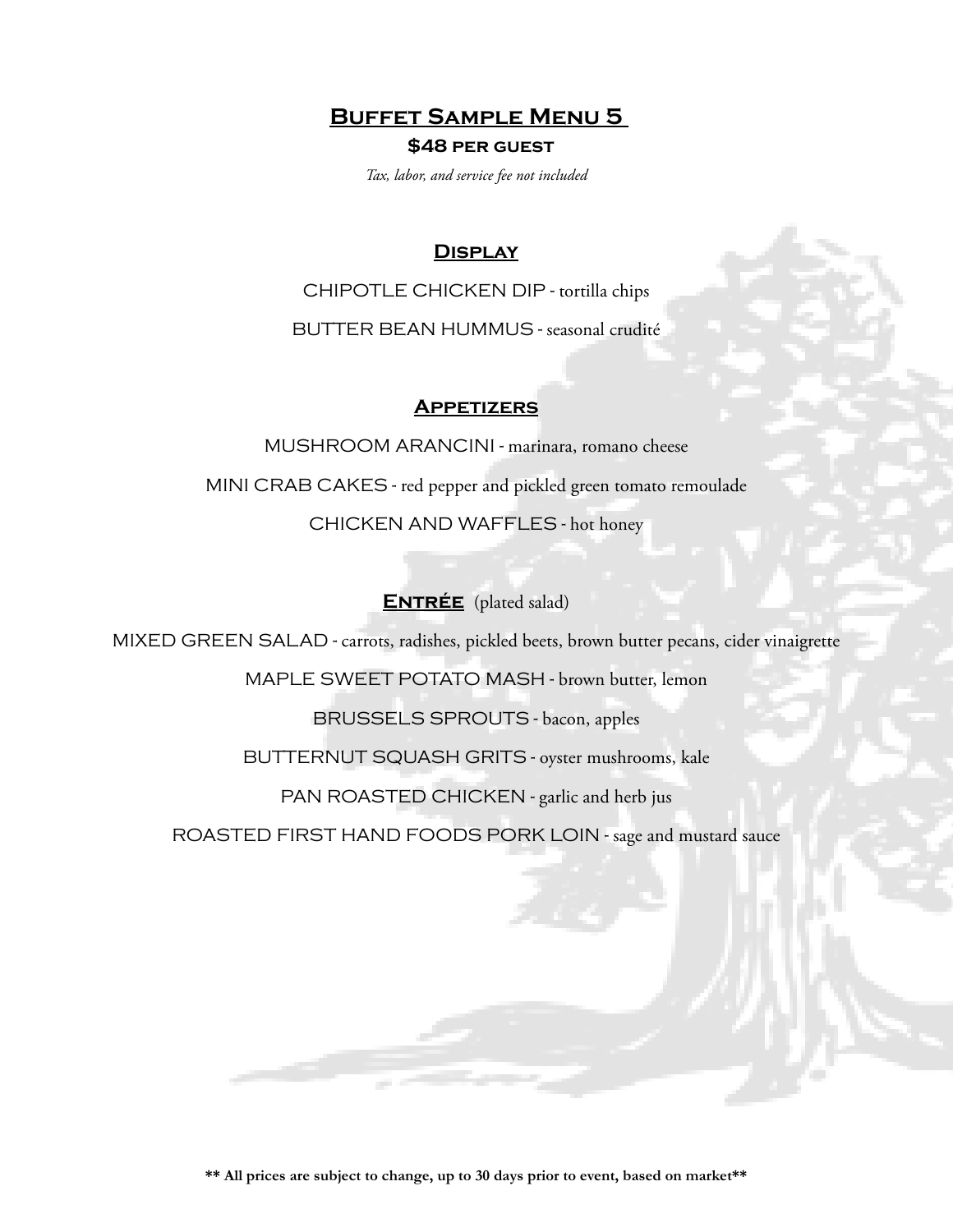## **Buffet Station Combination Sample Menu**

**\$48 per guest**

*Tax, labor, and service fee not included*

### **Passed Appetizers**

MINI CRAB CAKES - red pepper and pickled green tomato remoulade

SPRING TOAST - strawberries, whipped feta, pistachio, pickled onions, bronze fennel

## **Display**

CHARCUTERIE AND CHEESE DISPLAY - house cure

meats and pickles, local cheese, crackers and mustards

**ENTRÉE** (plated salad)

MIXED GREEN SALAD - carrots, radishes, pickled beets, brown butter pecans, cider vinaigrette

GARLIC MASHED POTATOES - confit garlic, local cream and butter

GRILLED BROCCOLINI - garlic and chili vinaigrette

BLACKENED CHICKEN - smoked tomato cream

SHRIMP AND GRITS STATION - NC shrimp, local grits, smoked tomato broth served

with sauteed mushrooms, scallions, cheddar cheese, and bacon.

\*Add on vegan/vegetarian option: olive oil grits, seasonal vegetables, mushroom broth (+\$4)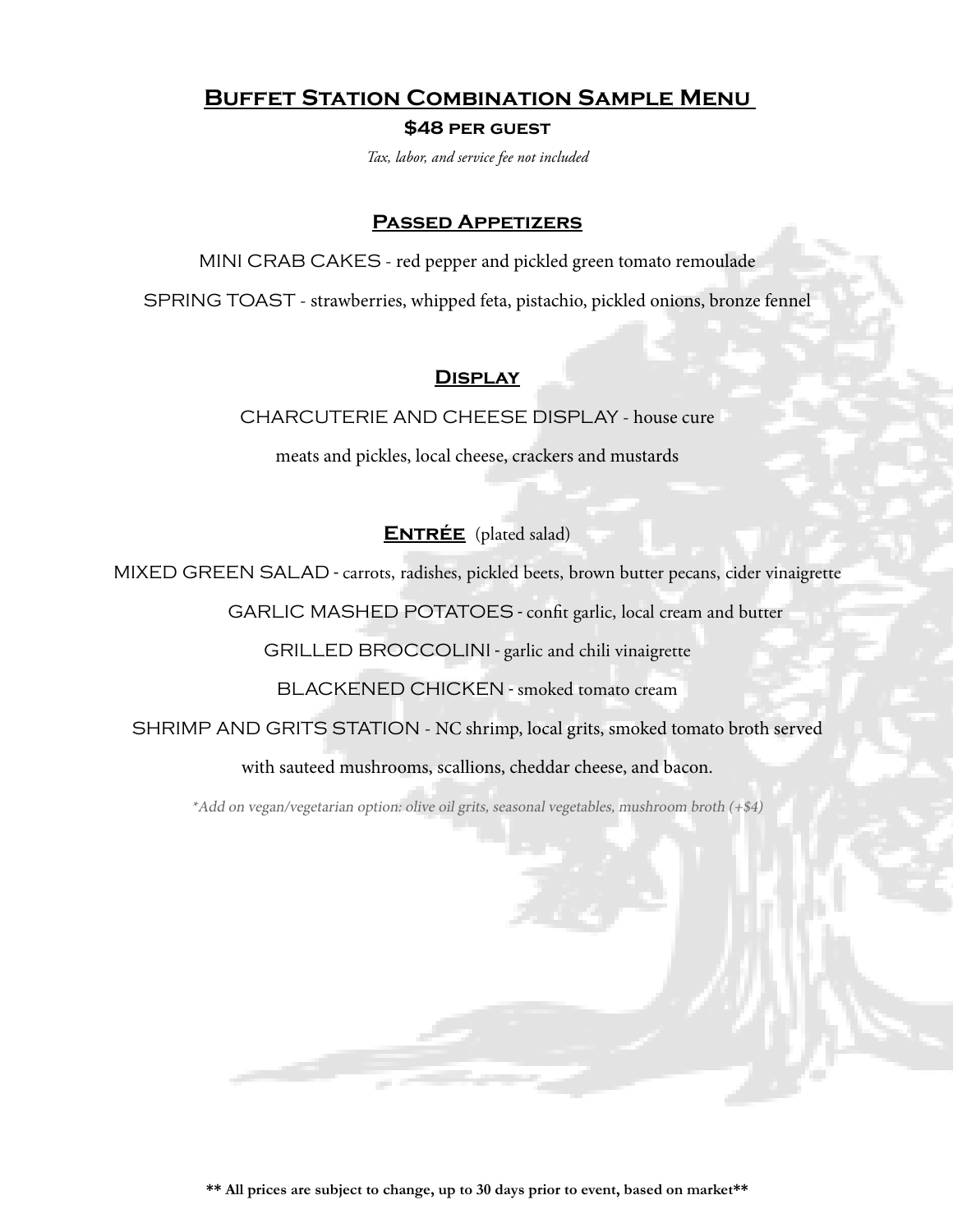## **Station Sample Menu 1**

#### **\$48 per guest**

*Tax, labor, and service fee not included*

#### **Passed Appetizers**

FALL TOAST - butternut squash, whipped goat cheese, pickled pumpkin, peanuts, sage MUSHROOM ARANCINI - marinara, romano cheese

CHICKEN AND WAFFLES - hot honey

### **ENTRÉE** (plated salad)

APPLE SALAD - spicy greens, smoked pecans, feta, shaved radish, honey vinaigrette

FRESH HOUSE MADE PASTA - chicken and bacon

with red sauce or cheese sauce served with roasted cherry tomatoes, sauteed

mushrooms, steamed broccoli, parmesan cheese

CARVING STATION - slow roasted prime rib with vegetable medley, rolls, horseradish

cream, au jus

#### **Dessert Display**

APPLE PIE PARFAIT - gluten free crumble, whipped cream

CHOCOLATE BROWNIES

CHEESECAKE BITES

**\*\* All prices are subject to change, up to 30 days prior to event, based on market\*\***